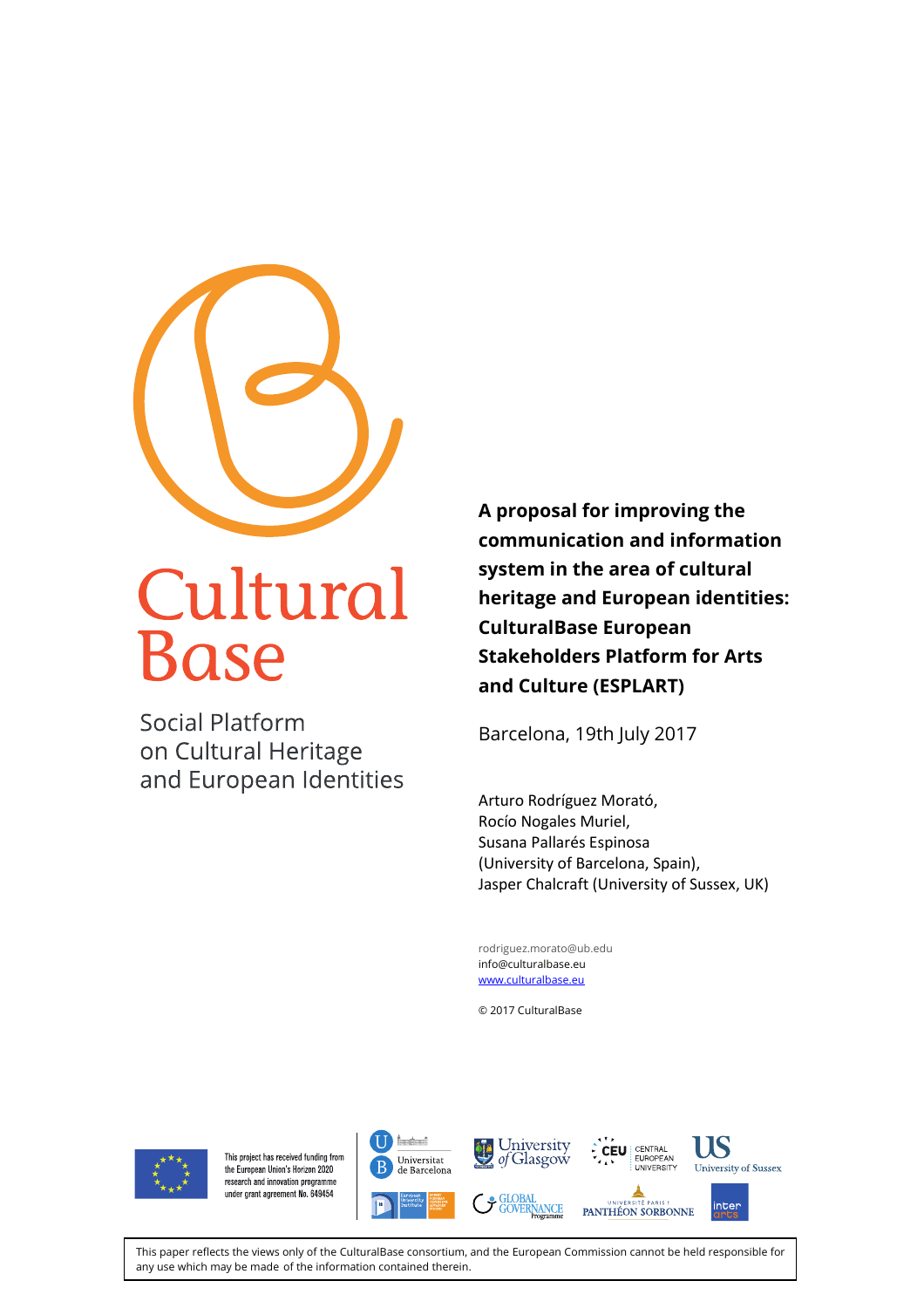

### **1. Background**

CulturalBase is a social platform funded by the European Commission's Horizon 2020 framework Programme 2014-2015 "Europe in a changing world: inclusive, innovative and reflective societies".

As a social platform CulturaBase has undertaken innovative research by experimenting with a participative process. It has encouraged the active participation of a large number of stakeholders, bringing together the relevant research communities with stakeholder representatives.

Through this extensive networking of researchers, practitioners and policy-makers, CulturalBase has sought to advance the knowledge base that underpins the formulation and implementation of cultural and heritage policies and practices in Europe.

One of the main objectives of CulturalBase has been to develop a working network of scholars and stakeholders, and to sow the seeds for a future articulated community that represents the different fields of cultural heritage, cultural identities and cultural expressions and fosters the continuation of researcher-stakeholder collaboration.

#### **2. A new approach to cultural heritage.**

The European Commission has proposed 2018 as the European Year of Cultural Heritage.<sup>1</sup> One of the main features of the EYCH is the promotion of a holistic, integrated approach to cultural heritage which is people-centred, inclusive, and forward looking.

Among the objectives set by the above-mentioned proposal for the EYCH are:

1. To promote innovative models of multilevel governance and management of cultural heritage, involving all stakeholders, including public authorities,

1

<sup>1</sup> EC Proposal nº 2016/0259 (COD), 30/08/2016.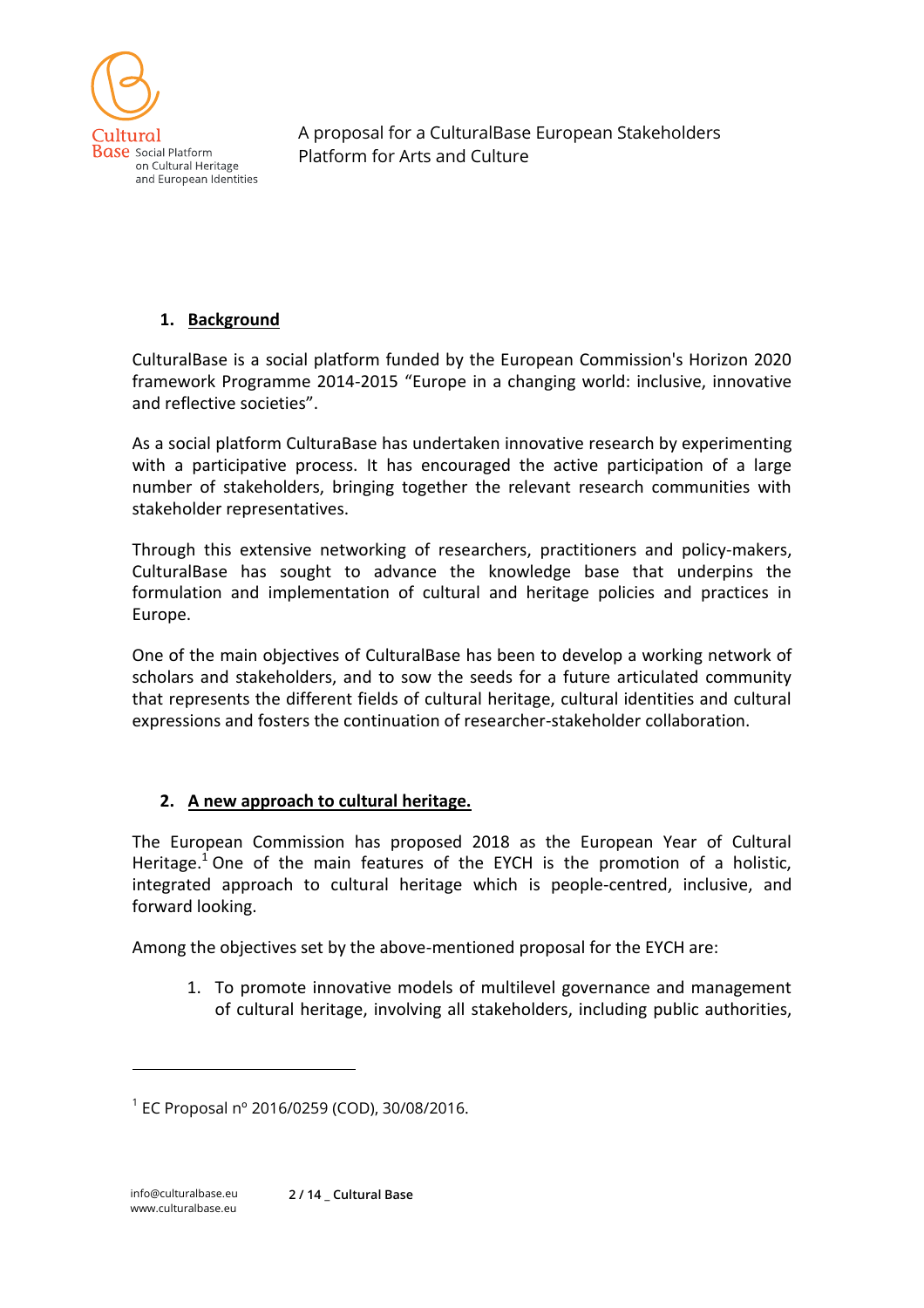

private individuals, civil society organisations, NGOs and the voluntary sector.

2. To promote research and innovation on cultural heritage, facilitate the uptake and exploitation of research results by all stakeholders, in particular public authorities and the private sector, and facilitate the dissemination of research to a broader audience.

An additional relevant factor to consider is that Horizon 2020 has adopted a new approach to communication, to the use of research results, and to data management as confirmed by the focus of Reflective Societies: cultural heritage and European identities' calls focus on the participation and integration of a great variety of stakeholders.

Due to this new approach taken by Horizon 2020, beneficiaries have the obligation to develop actions that ensure the high visibility of funded actions and to help maximise the impact of results. $2$ 

The sustainable management of cultural heritage constitutes a strategic choice for Europe. This sustainable management is only possible if it takes into account the transversal, interdisciplinary and trans-sectoral nature of cultural heritage. As set forth by the EC proposal for the EYCH<sup>3</sup>, "cultural heritage has a clear European dimension and is addressed in several EU policies beyond the cultural ones", and "in order to fully realize their potential for European economies and societies, the management of heritage resources, which cut across several public policies, need effective multilevel governance and better cross-sectoral cooperation".

In practice, this new approach understands that the management of cultural heritage involves different kinds of stakeholders, "including public authorities, private individuals, civil society organizations, NGOs and the voluntary sector". **The sustainable management of cultural heritage needs a new model of governance that is strongly supported by research and evidence stemming from EU comparative, national and local research**.

<sup>2</sup> Dr. Gábor Sonkoly, Eötvos Loránd University, Atelier, Faculty Member.

[http://ec.europa.eu/research/social-sciences/index.cfm?pg=events&eventcode=CAC303F0-96CE-E20A-](http://ec.europa.eu/research/social-sciences/index.cfm?pg=events&eventcode=CAC303F0-96CE-E20A-7906492E83356267)[7906492E83356267](http://ec.europa.eu/research/social-sciences/index.cfm?pg=events&eventcode=CAC303F0-96CE-E20A-7906492E83356267)

<sup>3</sup> EC Proposal nº 2016/0259 (COD), 30/08/2016.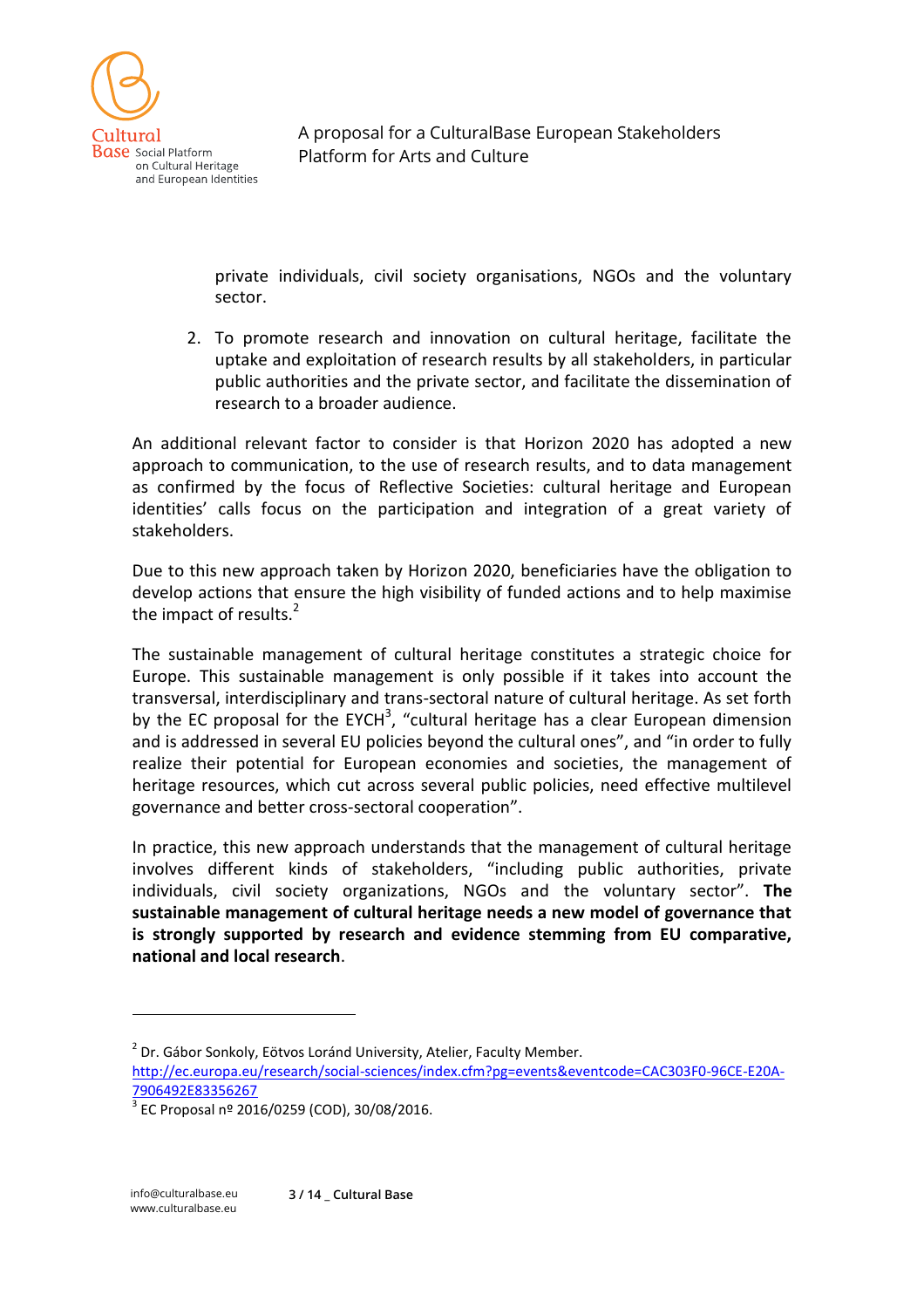

The following two challenges have been identified for this new approach to cultural heritage:

- 1. To foster the collaboration and the coordination of all the different actors involved in the sustainable management of cultural heritage.
- 2. To tackle societal challenges related to cultural heritage through evidencebased decision making. This involves making research accessible to potential users of findings and outputs (policymakers, practitioners, umbrella organizations, etc.).

#### **3. Researcher – stakeholder collaboration.**

**This deliverable aims to be a reflection of the dynamics of CulturalBase as a social platform and the process all the stakeholders went through**. Using the experience of setting up and running the CulturalBase platform provides a good foundation for helping to accomplish the sustainable management of cultural heritage across Europe and to understanding the challenges related to multi-stakeholder processes and evidence-based decision making.

It has already been highlighted that the cultural heritage field is in need of evidencebased policy developments. This requires improvements in, and better articulation of, the whole knowledge ecosystem in the area of cultural heritage and cultural identities. This ecosystem has different dimensions. On the one hand, it comprises knowledge infrastructures like statistics institutes, databases, surveys, observatories, plus academics and think-tanks producing theory-driven and applied research, as well as consultants predominantly involved in advocacy research. On the other hand, there is also an interdisciplinary dimension to this ecosystem because knowledge about Cultural Heritage (CH) concerns a large variety of disciplines across the Social Sciences and the Humanities (SSH), but its management also involves natural scientists and technologists of different kinds working in problem-oriented research. Finally, there is a third dimension connecting researchers to stakeholders. This is a crucial dimension not only in relation to the use of knowledge, but also for the generation and general orientation of the knowledge itself.

Many improvements can be made at different points in this knowledge ecosystem. Some of them have been identified through the work carried out by CulturalBase. For example, databases are very poor and inadequate. And the contribution of SSH to the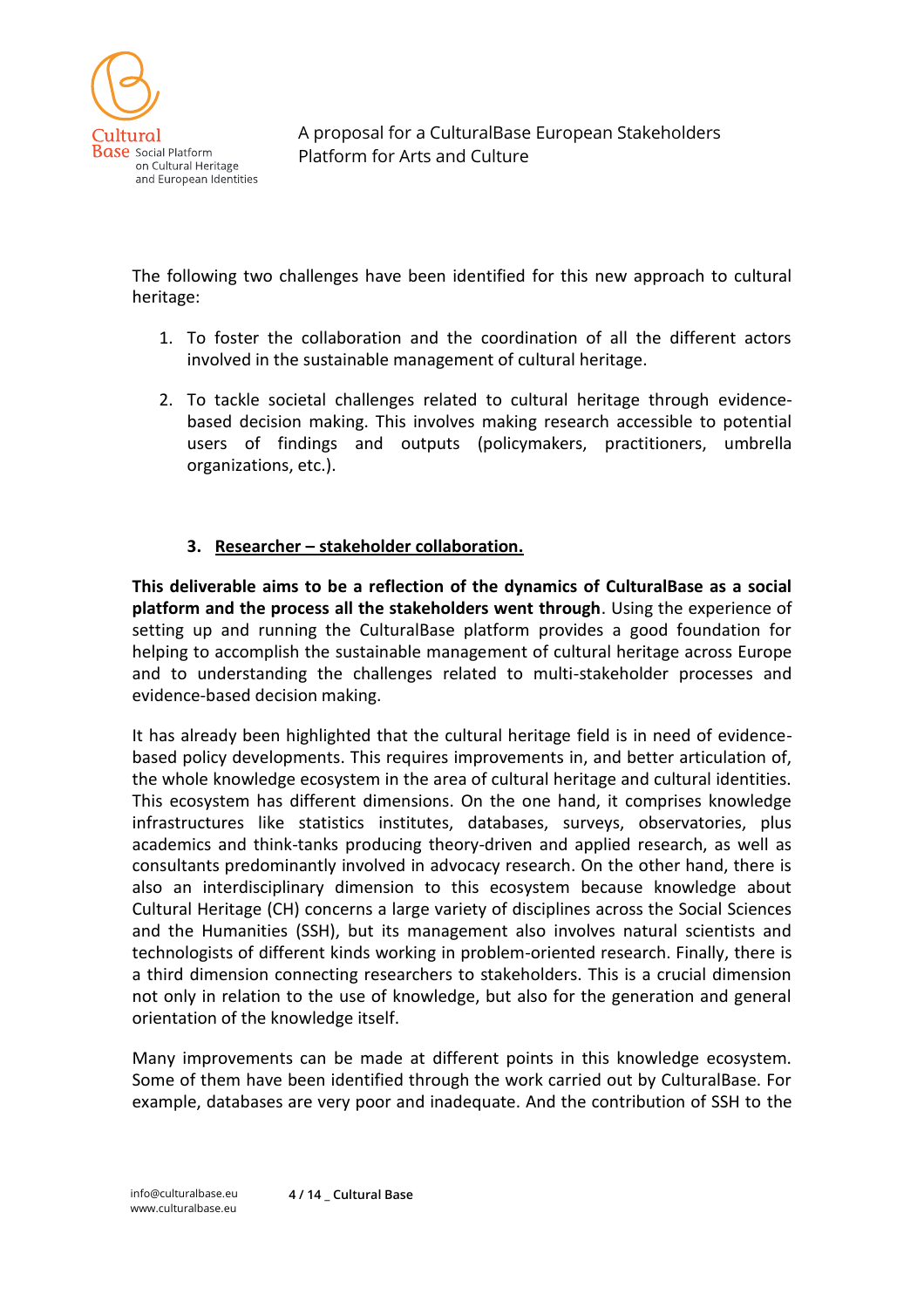

knowledge of some issues of particular public importance in relation to CH, such as the promotion of creativity or the management of cultural tourism, has hitherto been very unbalanced in favor of a purely economic perspective. But what CulturalBase's experience highlights above all is the weak and imperfect articulation of the system itself, and in particular the insufficient collaboration and knowledge transer between researchers and stakeholders. In this respect, even if the development of generic new tools and new models aiming to foster communication between these two poles can be useful,<sup>4</sup> the creation of an umbrella organization that represents the different fields and actors of cultural heritage, and enables cross-sectoral and cross-project collaboration, could be a crucial factor for improvement in this specific area.

Evidence-based policy developments could very much benefit from such a structure allowing fluent communication, systematic dialogue and knowledge co-creation between researchers, practitioners and policy makers. Nevertheless, in order to make possible these multi-stakeholder processes it will be necessary to overcome some challenges and provide answers to some questions. The relevant challenges, needs and queries identified by CulturalBase throughout its implementation are:

- 1. How to tackle societal challenges related to cultural heritage through evidencebased decision making?
- 2. How to foster the collaboration and the coordination of all the different actors involved in cultural heritage sustainable management?
- 3. How to make research findings and outputs accesible to potential users in this field?
- 4. Researchers and academics need to reflect on how to take part in evidencebased decision making processes. What kinds of expertise do they need to incorporate in order to be part of multi-stakeholder research processes and projects? How to promote real exchange and knowledge transfer with stakeholders and large communities of interest?

1

<sup>&</sup>lt;sup>4</sup> Currently, two H2020 projects are working in this direction: DANDELION (http://www.dandelion-europe.eu/en/) and ACCOMPLISSH [\(http://www.accomplissh.eu\)](http://www.accomplissh.eu/).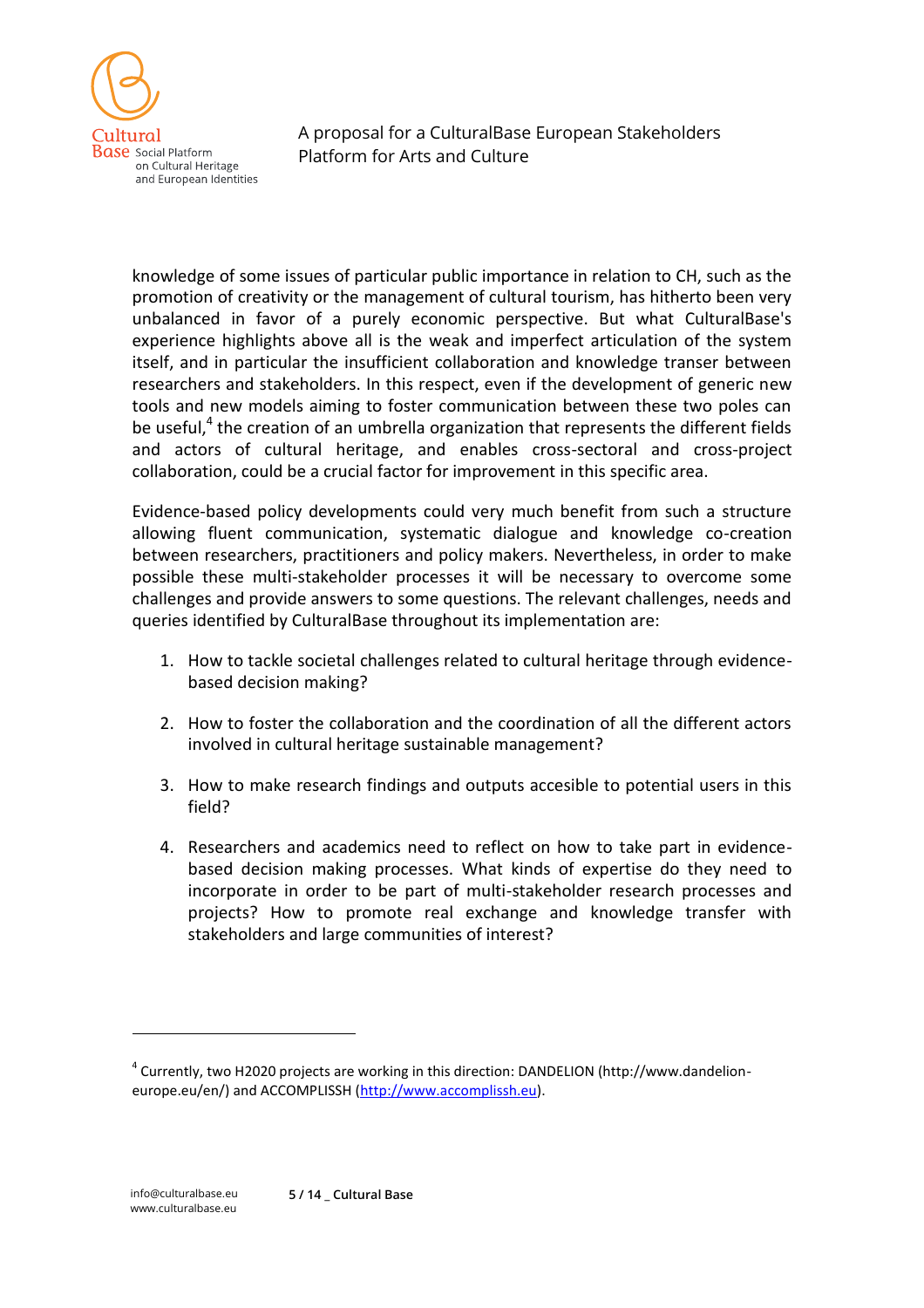

5. How can stakeholders understand the importance of including evidence from research in policymaking and programming? How can practical issues and problem solving be supported by evidence?

"There is a real need to encourage collaboration between research and stakeholders, to pool expertise and resources to provide evidence, complementarities and to widen audiences in order to facilitate the uptake and exploitation of results by all stakeholders" (Susannah Eckersley, Newcastle University, Deputy Project Coordinator of *Critical Heritages: performing and representing identities in Europe*).<sup>5</sup>

In general, policymakers and advocates agree that the use of evidence to inform decisions is necessary for good policymaking and programme design. Nevertheless, many researchers still encounter difficulties in sharing their research findings with policymakers.<sup>6</sup>

The chart below describes the main challenges researchers and stakeholders tackle when they try to collaborate.

<sup>&</sup>lt;sup>5</sup> Statements made at the CulturalBase Policy Seminar (Brussels 31/01/2017).

<sup>6</sup> Marlene Lee and Kate Belohlav (2014) *Communicating research to policymakers: Researchers' experiences*. Research Brief, page 1[. http://www.prb.org/Publications/Reports/2014/poppov](http://www.prb.org/Publications/Reports/2014/poppov-communicating-research.aspx)[communicating-research.aspx](http://www.prb.org/Publications/Reports/2014/poppov-communicating-research.aspx)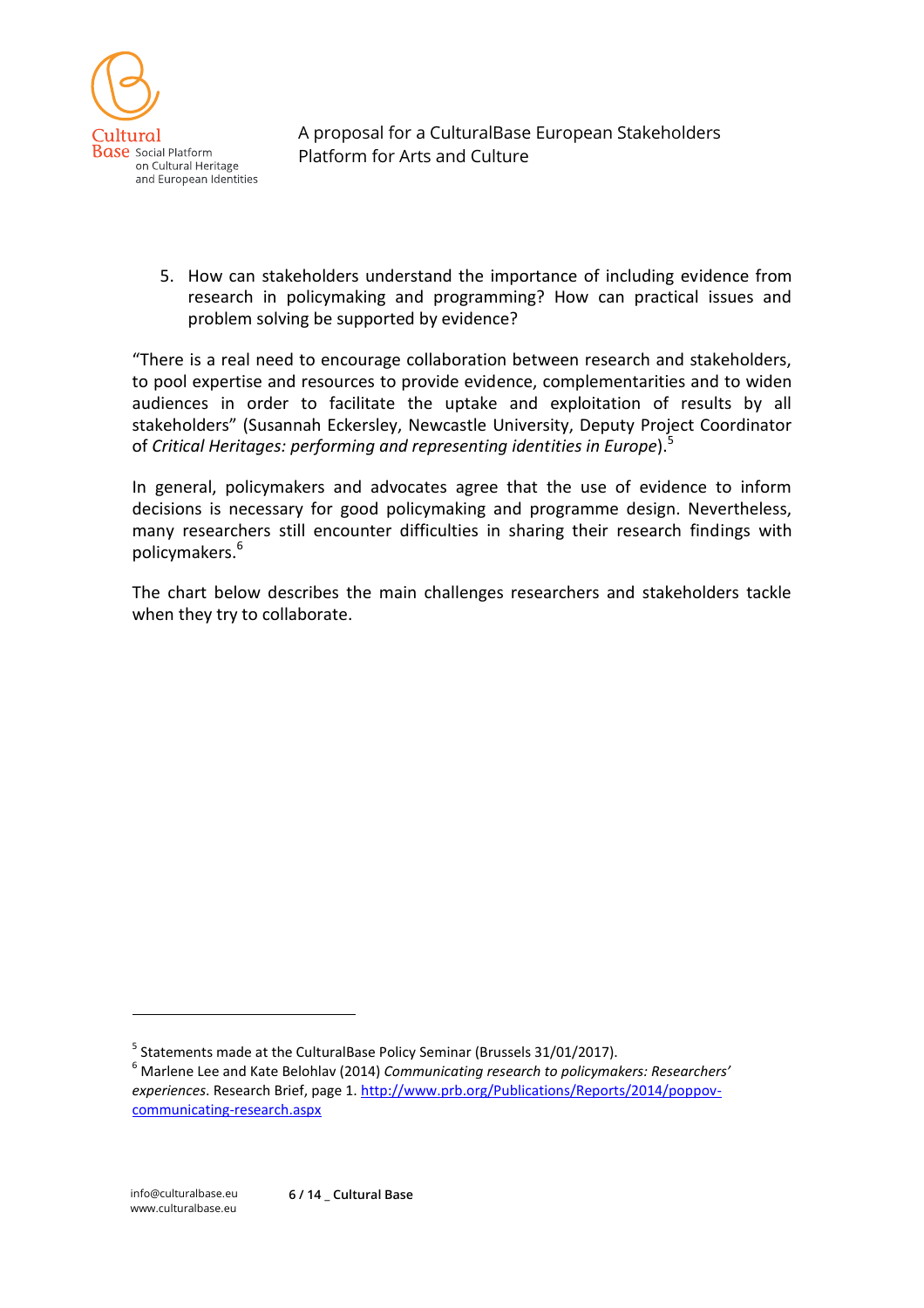

#### **Translating research to policy**

Researchers and stakeholders encounter many challenges in identifying policy issues and implementing evidence-based interventions:

- Lack of communication between researchers and policymakers.
- Lack of timeliness or relevance of research, in which the research process is often characterized as being out of step with the decision-making process.
- Mutual mistrust.
- Poor quality of research.
- Inconclusive or conflicting findings.
- Political instability and/or high turnover rates at the policymaking levels.

These challenges make it increasingly difficult for both parties to:

- Facilitate productive exchange of ideas and information.
- Identify, frame, and relay actionable messages that are appropiate for the intended audience(s).
- Measure and evaluate the impact of research evidence on decision-making.

**Source**: Craig Mitton et al., "Knowledge Transfer and Exchange: Review and Synthesis of the Literature", *Milbank Quarterly* 85, nº 4 (2007): 729-68.

Tackling socio-economic challenges is a cooperative undertaking, but cooperation between policymakers and researchers does not happen spontaneously. Researchers and stakeholders work in different habitats and a series of obstacles make their interaction difficult. They have developed different modes of discourse and they approach the same issues from different perspectives and with different sets of priorities.<sup>7</sup>

1

<sup>7</sup> European Commission, *Communicating research for evidence-based policymaking. A practical guide for researchers in socio-economic sciences and humanities,* DG for Research and Innovation Socio-Economic Sciences and Humanities, 2010[, http://www.spia-europa.de/pdf/guide-communicating-research.pdf](http://www.spia-europa.de/pdf/guide-communicating-research.pdf)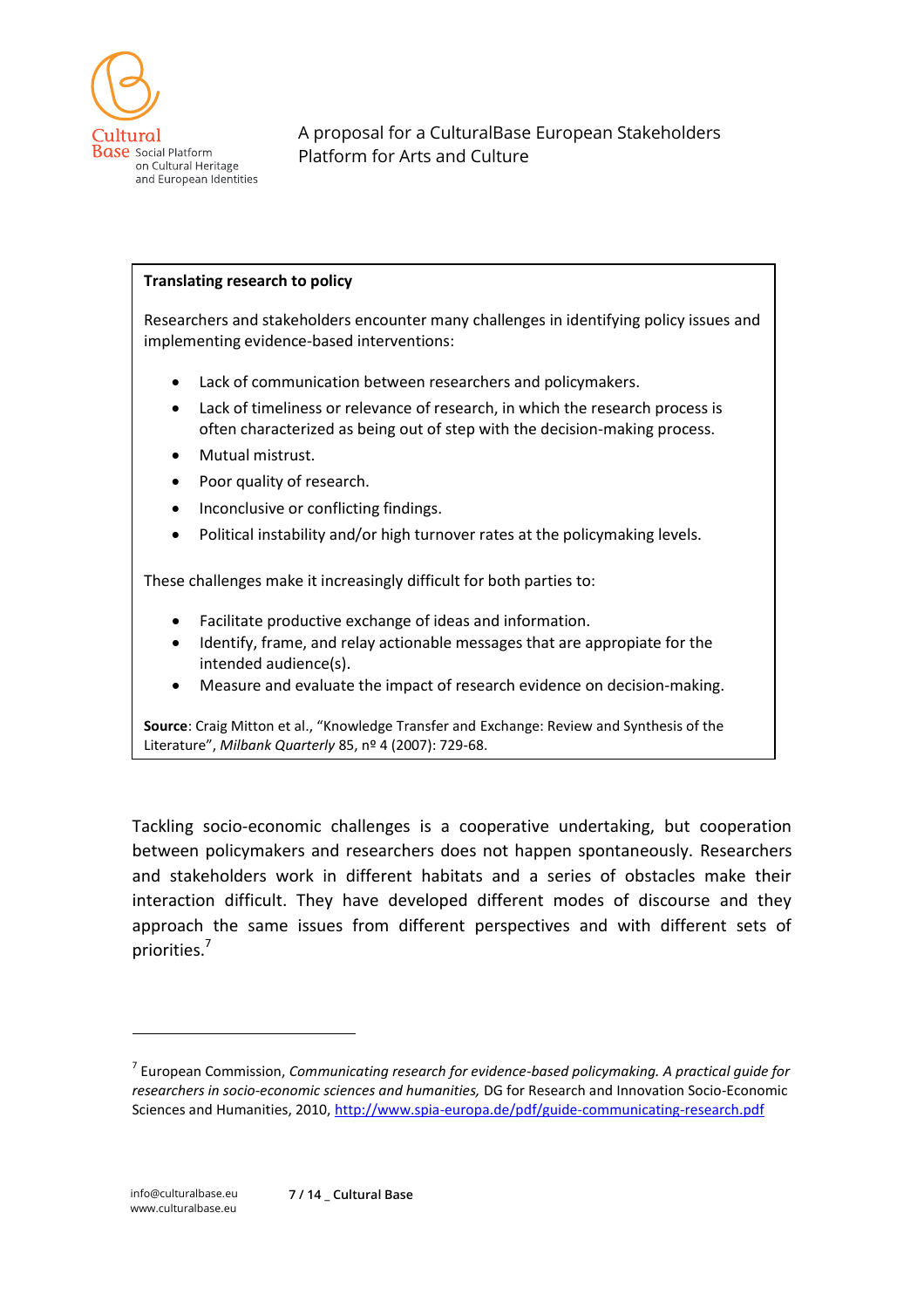

As described in the chart above, there are two main barriers that make interaction difficult between researchers and stakeholders: timing and language.

Regarding the timing, policymakers and practitioners are usually interested in problem-solving while researchers are not always used to working by following a decision-making process. There is a need to move beyond the traditional one-way model of dissemination, and the development of a two-way dialogue can help researchers to understand these problems and co-develop strategies with stakeholders, acting in the medium and short term.

In the second place, there is a need to find a common language to increase linkages between researchers and stakeholders. As previously mentioned researchers and stakeholders have cultivated divergent modes of professional discourse. Bridging this linguistic gap demands conscious effort.

The creation of a common space that enables a two way dialogue would greatly facilitate the productive exchange of ideas and information and consequently stimulate the cooperation between researchers and stakeholders. Such a common space would help bridge the linguistic gap and foster the cooperation that focuses on connecting, interacting and sharing knowledge, skills and experiences.

#### **4. What does CulturalBase propose?**

The sustainable management of cultural heritage needs a new model of governance, and one that is supported by research and evidence stemming from EU comparative, national and local research.

**In order to achieve this model of governance CulturalBase proposes**, **as a follow-up activity, the creation of a multi-stakeholder platform in the cultural heritage field. This Platform will promote collaboration and real exchange between researchers, stakeholders and the larger community of interest**.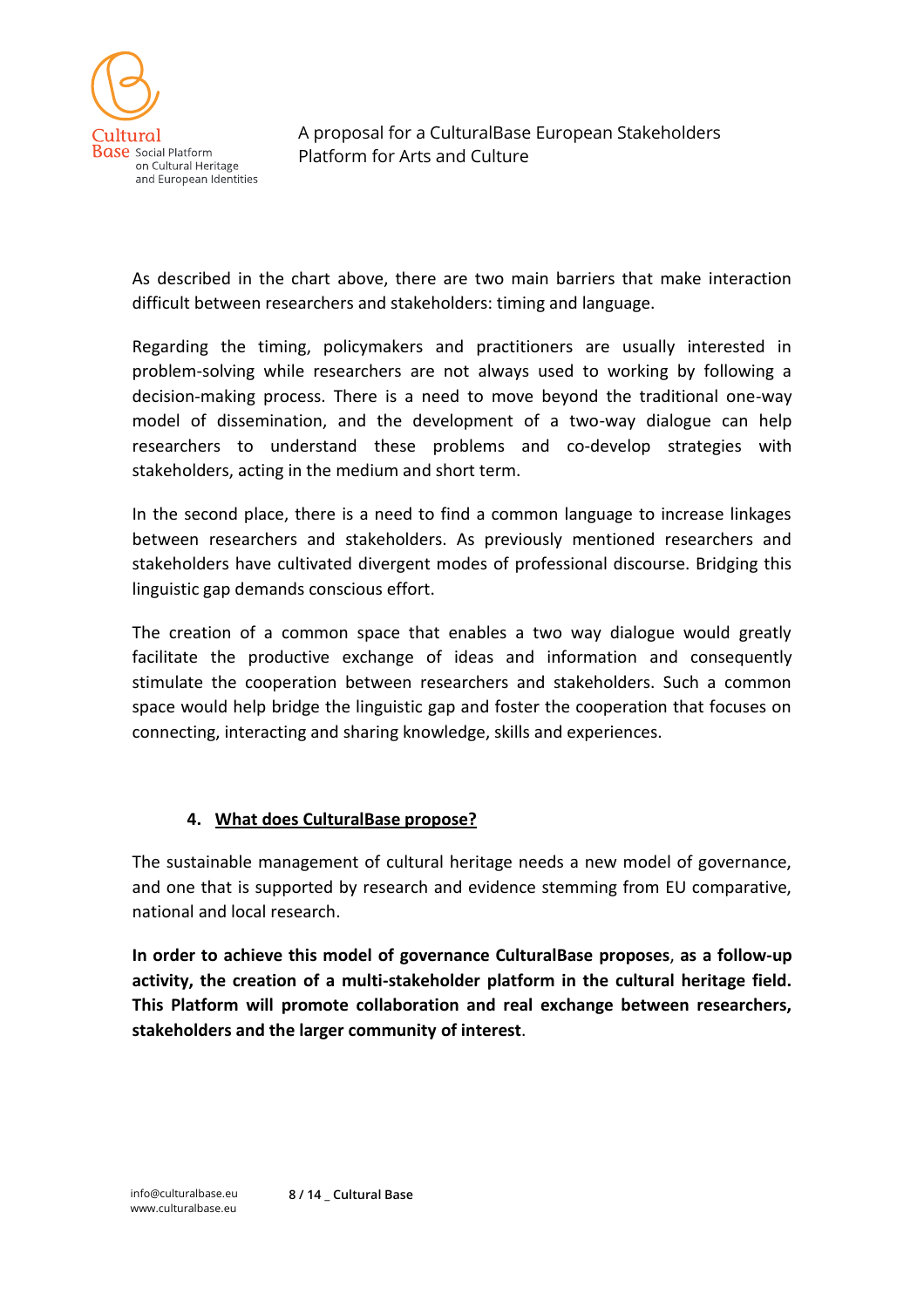

This platform named "CulturalBase European Stakeholders Platform for Arts and Culture" (ESPLART) will at first be built on the existing collaboration structure established by CulturalBase.

Conceived as a space for dialogue between representatives from the various target audience groups that have too often been artificially separated, the platform aims to:

- Reduce the gap between academics and non-academic stakeholders, particularly practitioners and policy-makers.
- Promote the creation of a common ground for exchange between these audience groups so as to contribute to a better understanding of the challenges, leading to co-creation of proposed solutions to those challenges.

## **5. How is ESPLART going to foster and improve the collaboration between research, policy and practice?**

Knowledge management or knowledge brokering has already been used in the fields of public health and social sciences. It has been defined as a range of activities, and there is no "one size fits all" approach to knowledge management.<sup>8</sup> Therefore, ESPLART will take stock of the lessons learnt from past experiences in order to design and to implement a knowledge management system that is tailored to the needs of the cultural heritage field.

Take as an example the United Nations System Organizations that have implemented a knowledge management system, where knowledge brokering remains a challenge in their attempt to develop, organize, share and integrate knowledge to achieve their cross-cutting goals.<sup>9</sup>

<sup>8</sup> Franken, Braganza (2006): "Organisational forms and knowledge management: one size fits all?"; International Journal of Knowledge Management Studies 2006-Vol.1, Nº ½ PP.18-37

<sup>&</sup>lt;sup>9</sup> Petru Dumitriu (2016). *Knowledge Management in the United Nations System.* Executive Summary, page iii[. https://www.unjiu.org/en/reports-notes/JIU%20Products/JIU\\_REP\\_2016\\_10\\_English.pdf](https://www.unjiu.org/en/reports-notes/JIU%20Products/JIU_REP_2016_10_English.pdf)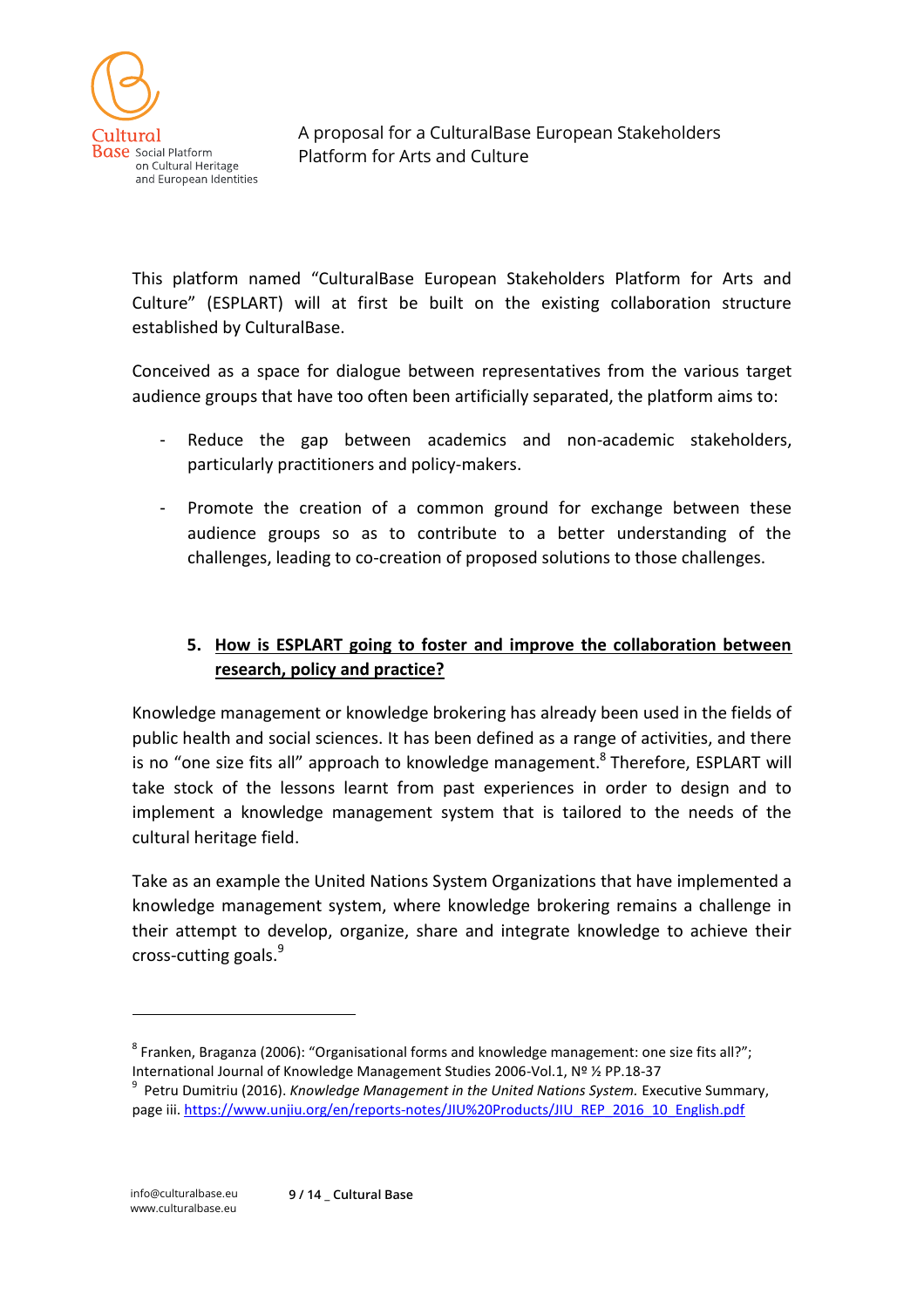

Knowledge brokering is about bringing people together. It is the human force that makes knowledge transfer more effective. Knowledge management needs facilitators, who are brokers, not producers. As facilitator the tasks of a broker include bringing people together and facilitating communication, access to information, understanding each other's needs and abilities, exchanging know-how and generating synergies among network members in order to build knowledge. $^{10}$ 

ESPLART will be the space to explore the needs, and support the emergence of, the broker, a new category of actor fully engaged in a "translating function" among the different players involved in the field of sustainable cultural heritage management.

This includes "translating" not only languages but also adapting and making different priorities, processes, results, and problems understandable across different practices. Ultimately, ESPLART aims to empower communities of practice that traditionally work separately to enrich each other.

The platform will implement its actions through focused and targeted communication, co-organized workshops, training courses, publications and toolkits, seminars and conferences, as well as awareness-raising activities and campaigns in collaboration with the different actors participating in the platform.

ESPLART will provide a solution to the need for an umbrella organization that represents the different fields of cultural heritage, and will enable collaboration. It will give practitioners the opportunity to think about the whole range of policy actors beyond the European level.

<sup>&</sup>lt;sup>10</sup> Canadian Health Services Research Foundation. The theory and practice of knowledge brokering in Canada's health System. 2003. [http://www.cfhi-fcass.ca/migrated/pdf/theory\\_and\\_practice\\_e.pdf](http://www.cfhi-fcass.ca/migrated/pdf/theory_and_practice_e.pdf)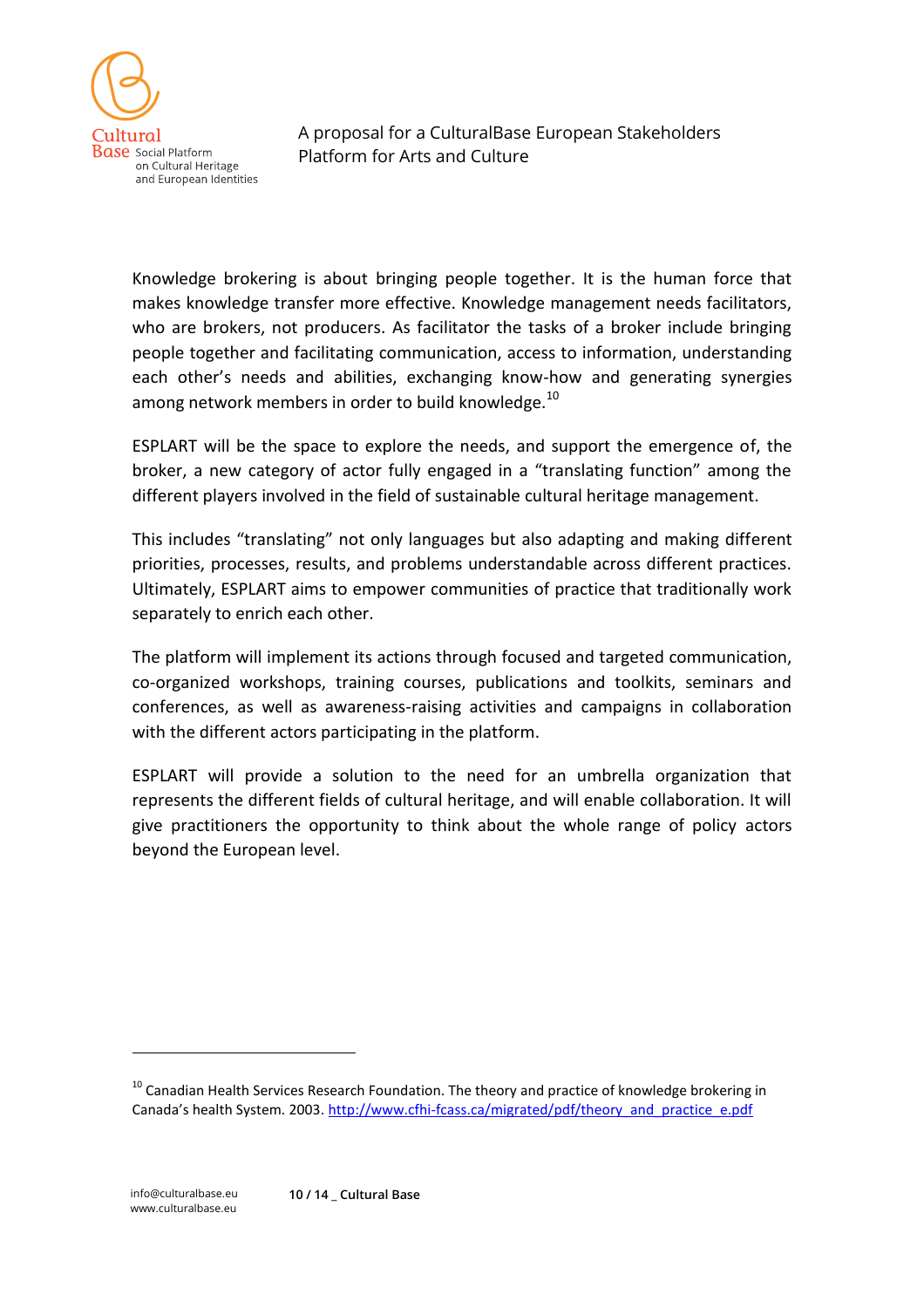

#### **6. Challenges to face and objectives to accomplish.**

In order to increase the social relevance of cultural heritage, the challenges are:

**CHALLENGE 1: To foster the collaboration and the coordination of all the different actors involved in the sustainable management of cultural heritage.**

|                                                                                                                                                                                                         | Specific objective 1: To create a transnational peer<br>network in order to foster partnership, synergies,<br>collaboration and exchange of information between EC<br>funded research projects on cultural heritage.                                                                                     |
|---------------------------------------------------------------------------------------------------------------------------------------------------------------------------------------------------------|----------------------------------------------------------------------------------------------------------------------------------------------------------------------------------------------------------------------------------------------------------------------------------------------------------|
| <b>General objective 1:</b><br>To build knowledge alliances<br>between transnational, structured<br>and result-driven projects,<br>stakeholders and policy-makers<br>from different territorial levels. | <b>Specific objective 2:</b> To give to the members of the<br>platform training to acquire the expertise and the skills<br>on knowledge management, communication,<br>dissemination, exploitation of results and co-creation,<br>required by the new approach to cultural heritage<br>adopted by the EC. |
|                                                                                                                                                                                                         | <b>Specific objective 3: To support a networked approach</b><br>to national, regional and local levels across national<br>boundaries and national contact points, in order to<br>make the biggest impact on policy and for people.                                                                       |

| <b>General objective 2:</b><br>To enable knowledge transfer, as a<br>multi-way dialogue between the<br>various actors involved, to facilitate<br>the uptake and exploitation of<br>research results by all stakeholders, in<br>particular public authorities and the<br>private sector. | Specific objective 4: To improve the communication<br>interface between academics, policy-makers, and<br>practitioners, ensuring that research undertaken<br>within the EU framework contributes to decision-<br>making and policy development at European,<br>national and regional levels.                                                                     |
|-----------------------------------------------------------------------------------------------------------------------------------------------------------------------------------------------------------------------------------------------------------------------------------------|------------------------------------------------------------------------------------------------------------------------------------------------------------------------------------------------------------------------------------------------------------------------------------------------------------------------------------------------------------------|
|                                                                                                                                                                                                                                                                                         | Specific objective 5: To highlight the need and<br>explore the opportunity for the emergence of a new<br>category of actor engaged in a "translating function"<br>among different sectors, acts as intermediary and<br>facilitator of the relationship between researchers<br>and stakeholders, triggering the potential benefits<br>this interaction can bring. |

Τ

 $\Gamma$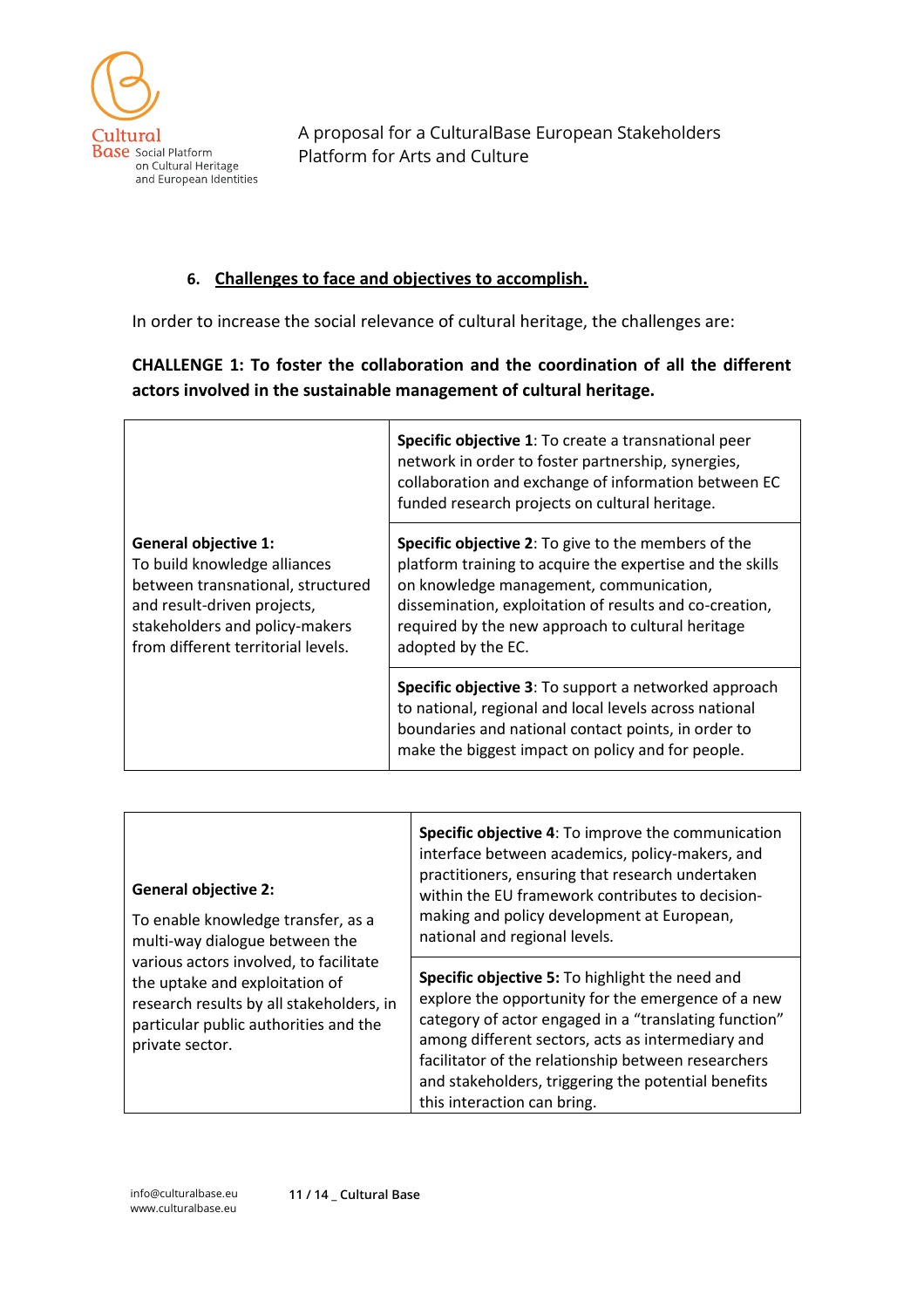

## **CHALLENGE 2: To tackle societal challenges related to cultural heritage through evidence-based decision making by making research accessible to potential research users (policymakers, practitioners, umbrella organizations, etc.)**

| <b>General objective 3:</b><br>To optimize the impact and sustainability<br>of EC funded projects by facilitating the<br>reutilization of research findings in<br>subsequent projects. | Specific objective 6: To co-produce with<br>stakeholders mechanisms to increase visibility of<br>the projects, and their initiatives.         |
|----------------------------------------------------------------------------------------------------------------------------------------------------------------------------------------|-----------------------------------------------------------------------------------------------------------------------------------------------|
|                                                                                                                                                                                        | Specific objective 7: To stock/database/archive<br>information and data produced by research<br>projects involving all relevant stakeholders. |

#### **General objective 4:**

To evaluate the way in which knowledge and skills of researchers can have impact on policymaking, professional practitioners and other actors outside academia through evidence-based management.

#### **7. How are we going to do this?**

- 1. By creating a community of knowledge on cultural heritage that includes different categories of stakeholders.
- 2. By designing and implementing a knowledge management system that creates synergies and generates interaction between researchers and stakeholders to create a context which leads to a coproduction of knowledge.
- 3. By supporting the emergence and exploring the role of the broker of knowledge.
- 4. By using four distinct methodologies to stimulate reflection and problem solving, namely: action learning, action research, design thinking, and peer learning.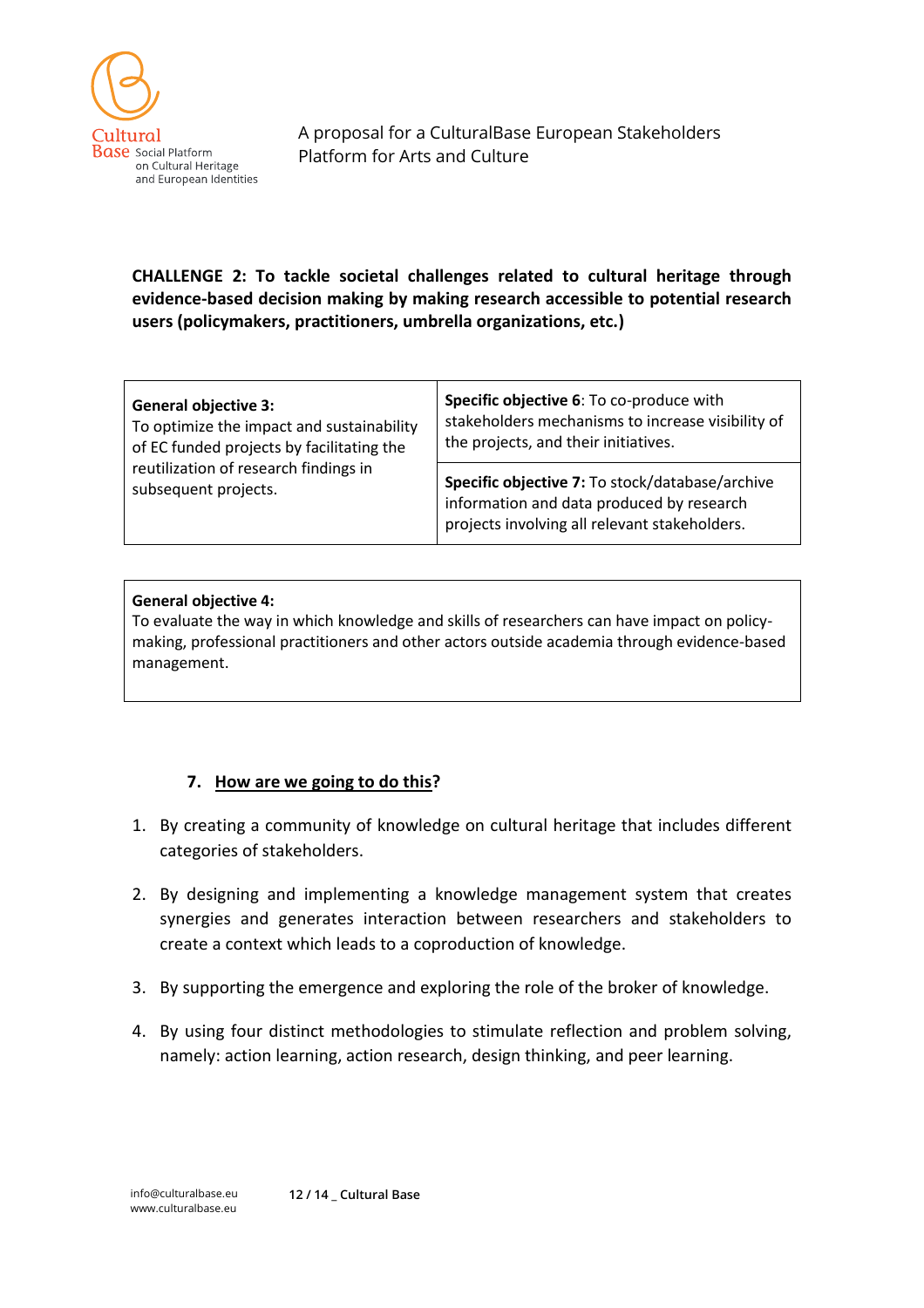

5. By setting in motion an array of network and dissemination events that combine two levels of communication. On the one hand, communication and interaction between EU funded projects and, on the other hand, dissemination events that target national, regional and local policy makers and practitioners.

## **8. Potential members of the platform.**

The platform will bring together a broad range of actors like researchers, public policy makers, international organizations, NGOs, umbrella organizations, as well as public and private foundations.

The European Commission is identified as an important target group, which could provide and communicate guidelines for efficient collaboration and troubleshooting as well as additional funding for collaborative events and meetings. Nevertheless, ESPLART would act as facilitator of the dialogue with different types of stakeholders at European, national, regional, and local levels.

#### **9. How can the platform be financed and organized?**

The ESPLART project requires sustainable long-term funding which can be ensured by seeking a mixture of public and private funds. For example, funding from COST Action can be complemented by regular contributions from major participating institutions and other projects; this will ensure the active participation of smaller stakeholders through cross-subsidising. Private foundations with direct interests in the work of ESPLART will also be solicited for occasional contributions.

The management structure of ESPLART will deliberately mirror the different stakeholders the project involves. A steering group of representatives from the different categories of participants will help a fulltime Project Manager and the coordinator of the steering group to manage the process. The role of coordinator will be held for two years, and rotate through the different members of the steering group, who will be engaged for four years in the first instance. A regular monitoring and